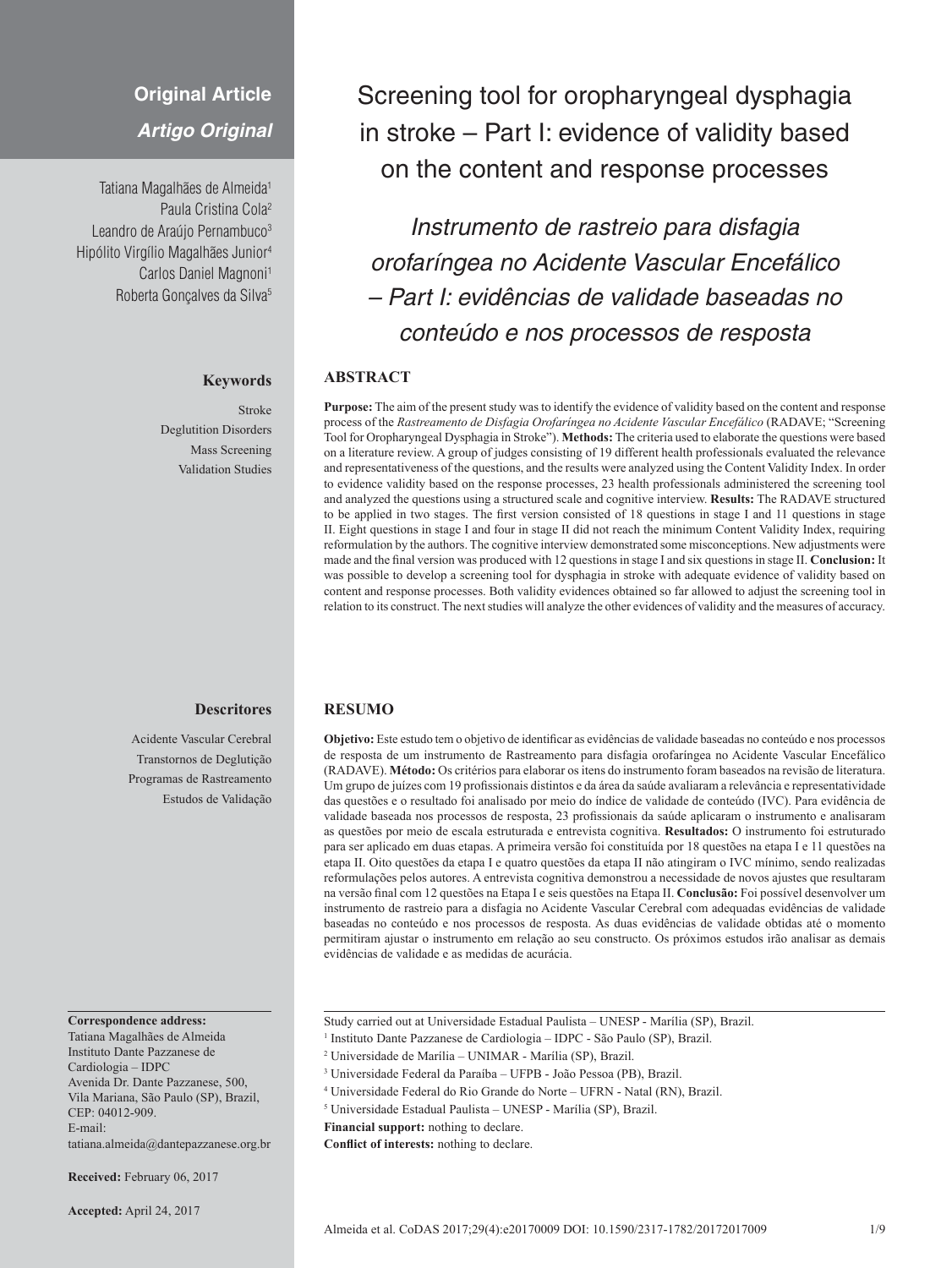### **INTRODUCTION**

Oropharyngeal dysphagia (OD) is a common symptom in the stroke population, with some health complications occurring in these patients due to the risk of aspiration pneumonia, dehydration, malnutrition and death. Additionally, OD may increase hospitalization time and consequently the health  $costs^{(1-4)}$ .

The guidelines of the American Heart Association (AHA) and the American Stroke Association (ASA) indicate that swallowing should be screened in stroke patients prior to any kind of oral feeding, including medications<sup>(5,6)</sup>, aiming at the early identification of this symptom and the adequate management to avoid possible complications.

The early identification of OD requires the use of a screening tool that should determine whether the individual would pass or fail it, with selection of those who will need assessment of swallowing. This tool should be accessible to health professionals assisting stroke patients and, in the presence of risk, the patients should be referred to specialized assessment<sup>(7)</sup>.

In the current literature on screening tools for OD there is no consensus about the parameters on which the tool should be based. In addition, there are still other questions such as who should apply these tools and whether they intend to identify OD or laryngotracheal aspiration, with no clear definition of terms such as screening and assessment of OD.

Another point is that although in recent years there has been a great deal of discussion about the importance of screening tool for OD to provide valid and reliable interpretations of the results they produce $(8-11)$ , many studies do not mention the steps necessary to construct a measurement instrument, the which includes the obtention of evidence of validity of the instrument.

In view of the absence of consensus in the literature about which is the best screening tool for OD in stroke and the lack of instruments that use a large source of validity evidence in their elaboration, the study of this topic is of great interest. Thus, the aim of the present study was to identify the validity evidence based on the content and response processes of the instrument the Screening for Oropharyngeal Dysphagia in Stroke.

#### **METHODS**

This research was approved by the Research Ethics Committee of the Dysphagia Research Center, Marília (protocol No. 0877/2013).

The present study opted to meet the criteria of validity determined by the *Standards for Educational and Psychological Testing (APA, AERA,NCME, 2014),* for obtaining of the psychometric properties of the screening tool $(12)$ .

#### **Validity evidence based on test content**

In order to obtain validity evidence based on test content, two stages were elaborated: development of the questions and evaluation of the questions by an expert committee<sup>(13)</sup>.

#### **Development of the questions**

Before the elaboration of the tool, the researchers worked on an operational definition of dysphagia and screening for OD in stroke. Screening should be a tool for the identification of dysphagia by health professional in different settings, of fast application requiring no specialized procedures. The screening tool for OD will select patients who will need assessment of swallowing by a specialized professional. For the planning and development of the first version of the tool, a theoretical background was used with an extensive review already described in a previous study<sup> $(14)$ </sup>, the databases that were used MEDLINE, EMBASE, LILACS, SciELO and Cochrane Library in order to determine the risk factors and OD symptoms to be identified by the entire health team in the stroke population. The languages selected were English, Portuguese and Spanish; there was no limitation of the date of publication. The keywords and descriptors used in English were *deglutition disorders/diagnosis, stroke, screening, dysphagia,* and *assessment* in different combinations. After selection of all the items present in the screening tool found in the literature, the authors elaborated questions based on all the aspects found and the first version of the RADAVE was defined. The instructional guide was also elaborated with details for the application of each item $(15)$ .

### **Evaluation of the questions by an expert committee**

An expert committee consisted by 19 professionals for OD in the stroke population evaluated the questions. To be considered an expert, a professional had to have at least five years of experience with OD in stroke. The expert committee included 13 speech language pathologists, three doctors, a nutritionist, a nurse and a physiotherapist; all of them with knowledge about OD in stroke. In the invitation sent by email was attached the consent form explaining the objectives of the study and the experts were asked to judge each question as adequate or inadequate regarding the wording, concepts and relevance of the items. In case they judged it as inadequate, they should justify their opinion and suggest changes; they could also make comments or add items they judged relevant and which were not included in the instrument. The Content Validity Index by item (CVI-I) and the Content Validity Index (CVI) were used to analyze the level of agreement among experts about each individual question and about the instrument as a whole, with only values above  $0.78$  being accepted<sup> $(15)$ </sup>. The authors analyzed the indexes with lower values as well as all suggestions and after a consensus was reached, modifications were made and the second version of the RADAVE was defined.

#### **Validity evidence based on response processes**

This stage was carried out in order to detect possible failures in the elaboration of the questions and to make changes according to the answers observed after application. The RADAVE was applied by 23 health professionals who accepted taking part in the study, including 3 nurses, 6 doctors, 6 nutritionists and 5 physiotherapists. These professionals were selected on the day of the application and were those assisting the selected patient. Eight patients diagnosed with stroke, independent of the type, side and degree of extension, but confirmed by imaging were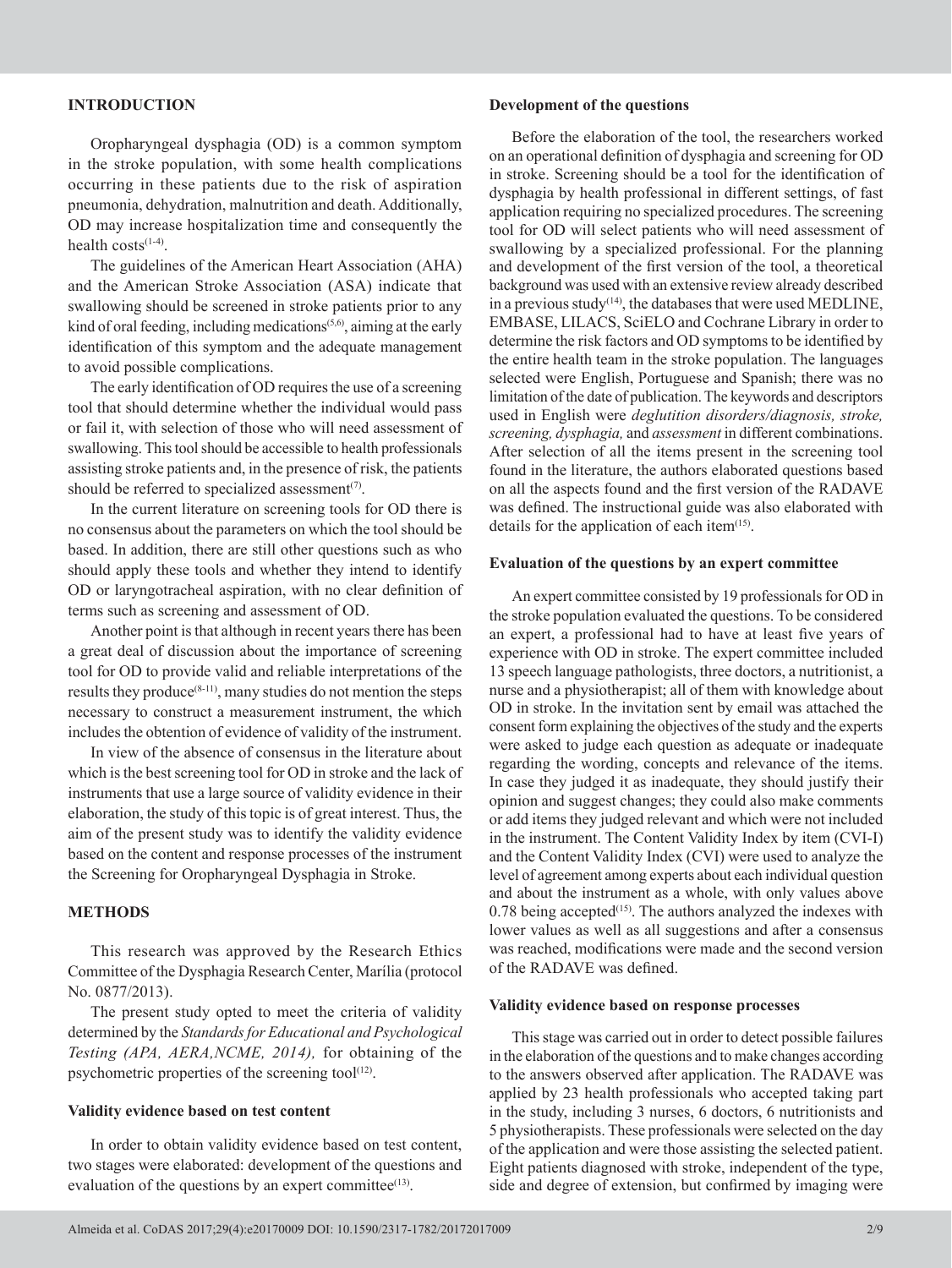selected. The screening was applied within 48 hours after the diagnosis of stroke. These patients were identified by an active search in the hospitalization sectors of a hospital. Each patient was screened by at least two health professionals from different areas, with a maximum interval of 1 hour between applications in order to determine the performance of professionals of different areas. Before applying the instrument, the researcher provided a standardized and individualized training of five minutes to each professional and accompanied each application individually.

After application of the RADAVE, the professionals evaluated each question in terms of comprehension and applicability using a structured scale with three response options. Doubts and difficulties were to be noted down by the researcher. A directed interview was later held by the main investigator in order to analyze the cognitive processes. The interview was held in order to determine the understanding of the question, the concept and strategies used to provide an answer, as well as suggestions for changes. The researcher took notes of the answers according to what was reported by the professionals. In this stage, a qualitative analysis was carried out with a description of the

answers, as well as a quantitative analysis based on relative and absolute frequencies. After analyzing the answers, the authors performed, by consensus, all the changes they judged necessary, thus elaborating the third version of the RADAVE.

## **RESULTS**

#### **Validity evidence based on test content**

## **Developing the questions**

The items contained in the instruments reviewed in the literature were divided into those not related to the offer of food and those related to the offer of food. Based on this review, the questions were elaborated on basis of all the aspects found in the instruments reported in the literature. This led to the first version of the instrument (Chart 1), divided into 2 stages. Stage I consisted of 18 questions regarding the risk-predictive factors for OD and Stage II consisted of 11 questions regarding signs of dysphagia with direct observation of the swallowing of

**Chart 1.** Questions formulated after the literature review (Version I of the RADAVE)

| <b>Than C</b> T. Questions formulated anter the increature review (version For the Figure E)<br>Questions Stage I (Predicting factors of risk) | Questions Stage II (Signs and symptoms) - observations of the first meal        |  |  |  |
|------------------------------------------------------------------------------------------------------------------------------------------------|---------------------------------------------------------------------------------|--|--|--|
| 1a-Is there difficulty in keeping alert?                                                                                                       | 1b-Is there leakage of food or liquid from your oral cavity?                    |  |  |  |
|                                                                                                                                                |                                                                                 |  |  |  |
| 2a-Is there disorientation, confusion, and/or inattentiveness?                                                                                 | 2b-Is there nasal reflux?                                                       |  |  |  |
|                                                                                                                                                |                                                                                 |  |  |  |
| 3a-Was there intubation for more than 24 hours?                                                                                                | 3b-Is there multiple swallowing?                                                |  |  |  |
|                                                                                                                                                |                                                                                 |  |  |  |
| 4a-Do you use a tracheostomy tube?                                                                                                             | 4b-Is there throat clearing?                                                    |  |  |  |
|                                                                                                                                                |                                                                                 |  |  |  |
| 5a-Is there cardiorespiratory difficulty?                                                                                                      | 5b-Do you cough during your meals?                                              |  |  |  |
|                                                                                                                                                |                                                                                 |  |  |  |
| 6a-Is there history of swallowing difficulty?                                                                                                  | 6b-Do you choke during your meals?                                              |  |  |  |
|                                                                                                                                                |                                                                                 |  |  |  |
| 7a-Is there difficulty to control your head and torso?                                                                                         | 7b-Is there voice alterations?                                                  |  |  |  |
|                                                                                                                                                |                                                                                 |  |  |  |
| 8a-Is there motor impairment to the left?                                                                                                      | 8b- Is there food residue in your oral cavity?                                  |  |  |  |
|                                                                                                                                                |                                                                                 |  |  |  |
| 9a-Is there difficulty in understanding simple verbal commands?                                                                                | 9b-Does the patient report feeling of saliva and/or food stuck in their throat? |  |  |  |
|                                                                                                                                                |                                                                                 |  |  |  |
| 10a-Is there difficulty in speech?                                                                                                             | 10b- Does the patient have increased meal time?                                 |  |  |  |
| 11a-Is there alteration in voice quality?                                                                                                      | 11b-Is there cardiorespiratory alteration during meal?                          |  |  |  |
|                                                                                                                                                |                                                                                 |  |  |  |
| 12a-Is there alteration in voluntary coughing?                                                                                                 |                                                                                 |  |  |  |
|                                                                                                                                                |                                                                                 |  |  |  |
| 13a- Is there facial asymmetry?                                                                                                                |                                                                                 |  |  |  |
|                                                                                                                                                |                                                                                 |  |  |  |
| 14a-Is there soft palate asymmetry?                                                                                                            |                                                                                 |  |  |  |
|                                                                                                                                                |                                                                                 |  |  |  |
| 15a-ls there deficit in nausea reflex?                                                                                                         |                                                                                 |  |  |  |
|                                                                                                                                                |                                                                                 |  |  |  |
| 16a- Is there difficulty in moving lips and tongue?                                                                                            |                                                                                 |  |  |  |
|                                                                                                                                                |                                                                                 |  |  |  |
| 17a-Is there deficit in tongue strength?                                                                                                       |                                                                                 |  |  |  |
|                                                                                                                                                |                                                                                 |  |  |  |
| 18a-Is there difficulty in swallowing or managing saliva/secretions<br>swallowing spontaneously or on command?                                 |                                                                                 |  |  |  |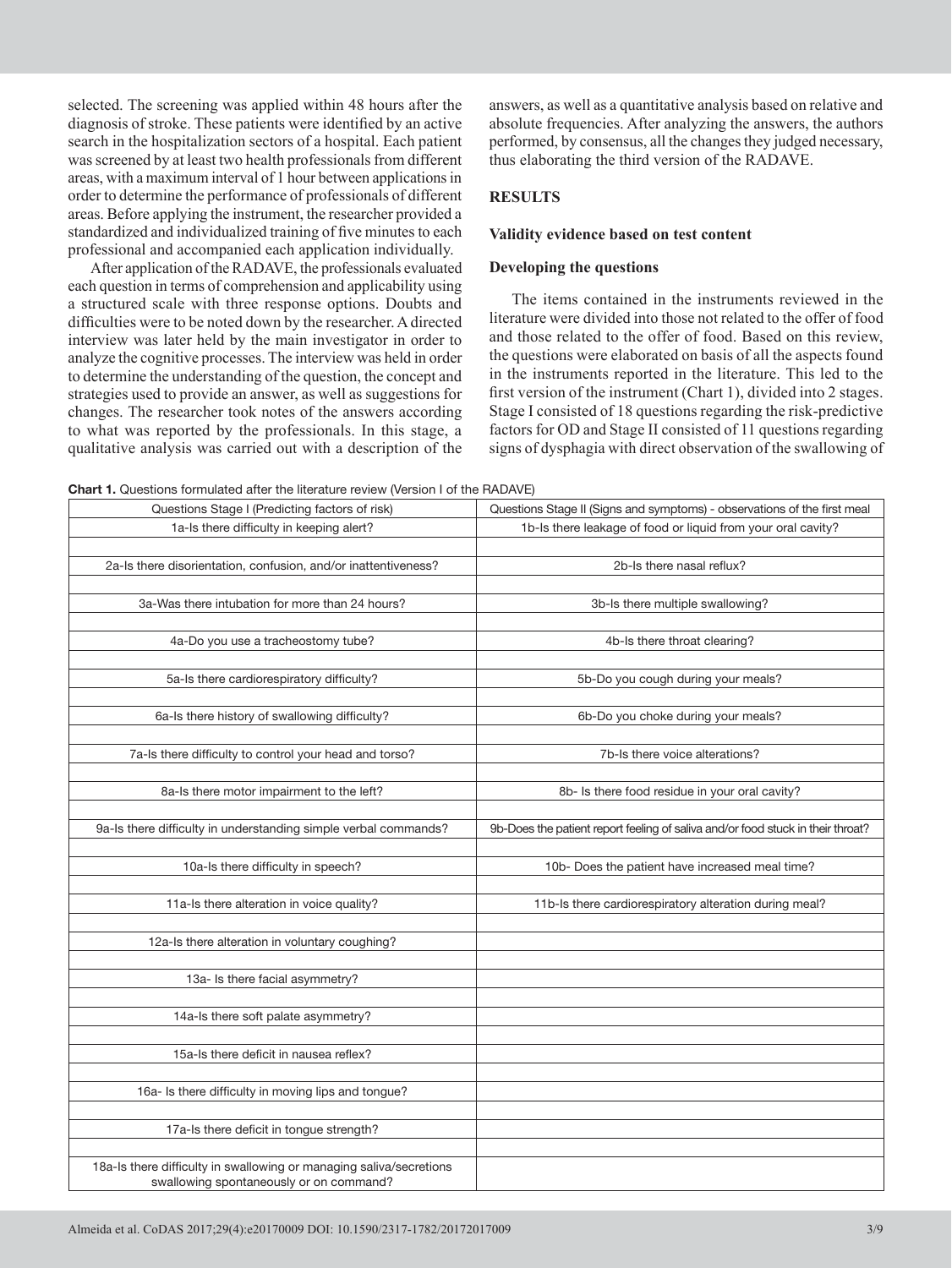a homogeneous soft diet. The possible answers to the questions in this phase of the study were 'yes' and 'no'. It should be pointed out that stage I is preliminary to stage II, and in case the patient does not pass stage I, it will not be observed during feeding in the next stage. In stage of the research it is still not possible to define the minimum score that will determine whether or not the professional applying the instrument shall proceed to stage II.

### **Evaluation of the questions by an expert committee**

The results of the analysis of Stage I and Stage II of the tool by the evaluators are given in Tables 1 and 2. After analyzing the suggestions of the evaluators and the consensus of the authors, modifications were made to stages I and II of the instrument according to Charts 2 and 3 and the second version of the

instrument was proposed, with 12 questions in stage I and five questions in stage II.

### **Validity evidence based on response processes**

The quantitative analysis of the understanding and applicability of the questions was based on a structured scale, can be found in Table 3 (step 1) and Table 4 (step 2).

The cognitive interview permitted the authors to determine doubts about concepts and misconceptions in application. The results of the cognitive interview are given in Chart 4. After analysis of the doubts, the misconception in applications and suggestions of the applicators, new modifications were performed and the last version of the instrument was elaborated, containing 12 questions in stage I and six questions in stage II according to Chart 5.

**Table 1.** Rates of content validity of the RADAVE-analysis of the judges (Stage I)

| Stage I                                                                                                        | Number of evaluators who considered<br>the question appropriate | CVI-I |
|----------------------------------------------------------------------------------------------------------------|-----------------------------------------------------------------|-------|
| 1a- Is there difficulty in keeping alert?*                                                                     | 14                                                              | 0.73  |
| 2a-Is there disorientation, confusion, and/or inattentiveness?*                                                | 13                                                              | 0.68  |
| 3a-Was there intubation for more than 24 hours?                                                                | 19                                                              | 1.00  |
| 4a-Do you use a tracheostomy tube?                                                                             | 19                                                              | 1.00  |
| 5a-Is there cardiorespiratory difficulty?*                                                                     | 08                                                              | 0.42  |
| 6a-Is there history of swallowing difficulty?                                                                  | 19                                                              | 1.00  |
| 7a-Is there difficulty to control your head and torso?                                                         | 17                                                              | 0.89  |
| 8a-Is there motor impairment to the left?*                                                                     | 13                                                              | 0.68  |
| 9a-Is there difficulty in understanding simple verbal commands?                                                | 18                                                              | 0.94  |
| 10a-Is there difficulty in speech?                                                                             | 16                                                              | 0.84  |
| 11a-Is there alteration in voice quality?                                                                      | 16                                                              | 0.84  |
| 12a-Is there alteration in voluntary coughing?*                                                                | 14                                                              | 0.73  |
| 13a- Is there facial asymmetry?                                                                                | 17                                                              | 0.89  |
| 14a-Is there soft palate asymmetry?*                                                                           | 13                                                              | 0.68  |
| 15a-Is there deficit in nausea reflex?*                                                                        | 13                                                              | 0.68  |
| 16a- Is there difficulty in moving lips and tongue?                                                            | 17                                                              | 0.89  |
| 17a-Is there deficit in tongue strength?*                                                                      | 09                                                              | 0.47  |
| 18a-Is there difficulty in swallowing or managing saliva/secretions swallowing<br>spontaneously or on command? | 18                                                              | 0.94  |
|                                                                                                                | <b>CVI-T</b>                                                    | 0.80  |

\*Items with CVI-I below 0.78

### **Table 2.** Rates of content validity of the RADAVE-analysis of the judges (Stage II)

| Stage II                                                                        | Number of evaluators who<br>considered the question appropriate | CVI-I |
|---------------------------------------------------------------------------------|-----------------------------------------------------------------|-------|
| 1b-Is there leakage of food or liquid through the oral cavity?                  | 11                                                              | 0.89  |
| 2b-Is there nasal reflux?                                                       | 12                                                              | 0.89  |
| 3b-Is there multiple swallowing?*                                               | 06                                                              | 0.63  |
| 4b-Is there throat clearing?                                                    | 09                                                              | 0.79  |
| 5b-Do you cough during your meals?                                              | 09                                                              | 0.79  |
| 6b-Do you choke during your meals?                                              | 10                                                              | 0.84  |
| 7b-Is there voice alterations?*                                                 | 04                                                              | 0.47  |
| 8b- Is there food residue in your oral cavity?                                  | 09                                                              | 0.79  |
| 9b-Does the patient report feeling of saliva and/or food stuck in their throat? | 13                                                              | 1.00  |
| 10b- Does the patient have increased meal time?*                                | 06                                                              | 0.58  |
| 11b-Is there cardiorespiratory alteration during meal?*                         | 04                                                              | 0.37  |
|                                                                                 | <b>CVI-T</b>                                                    | 0.73  |

\*Items with CVI-I below 0.78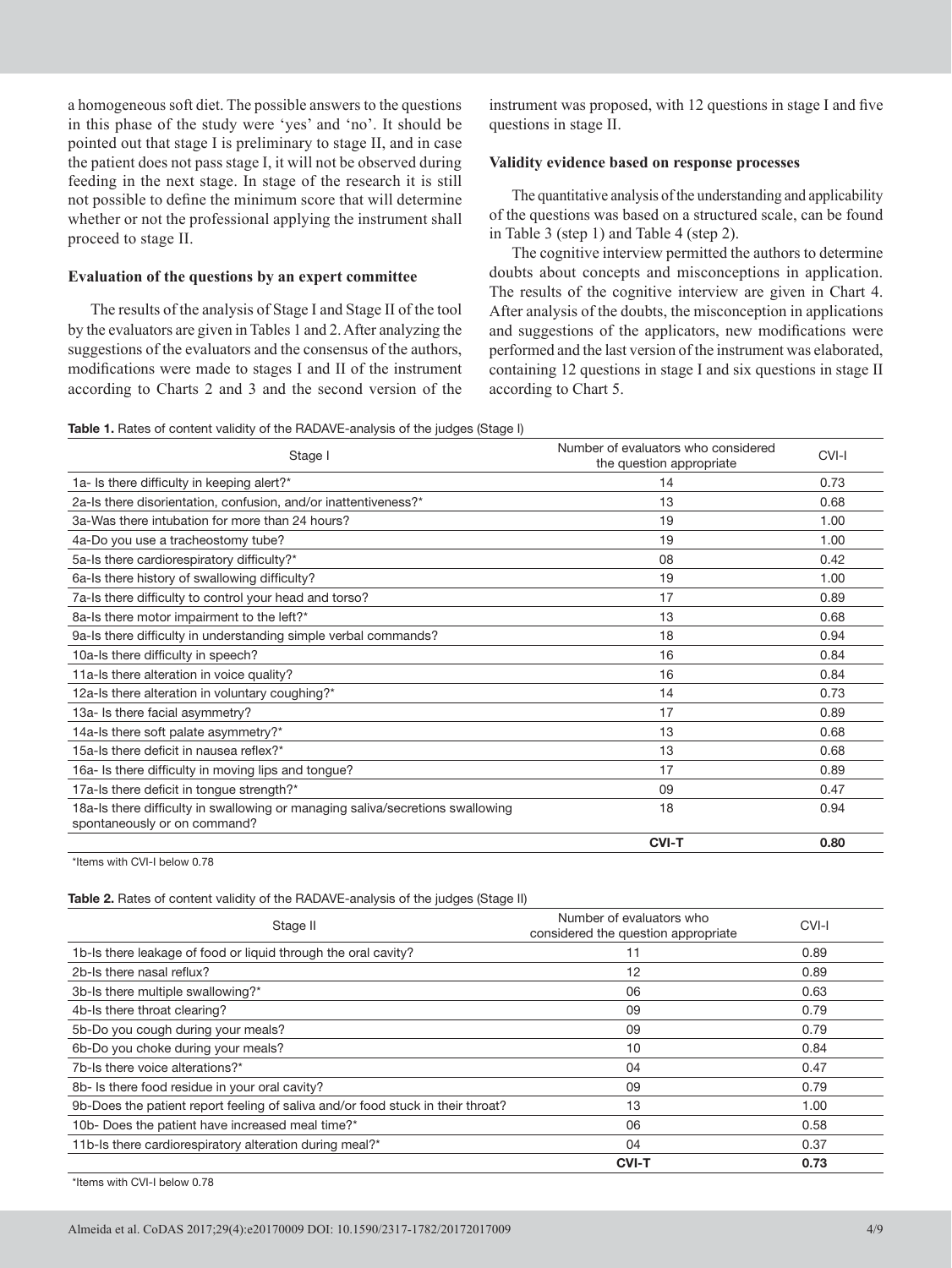**Chart 2.** Questions of Stage I of RADAVE modified by the authors after analyzing the suggestions from the judges

| Questions Stage I - Version 1                                                                                   | Questions Stage I - Version 2                                                                                   |
|-----------------------------------------------------------------------------------------------------------------|-----------------------------------------------------------------------------------------------------------------|
| 1a-Is there difficulty in keeping alert?                                                                        | 1a-Is there difficulty in keeping awake?                                                                        |
| 2a-Is there disorientation, confusion, and/or inattentiveness?                                                  | <b>REMOVED</b>                                                                                                  |
| 3a-Was there intubation for more than 24 hours?                                                                 | 2a-Was there intubation for more than 24 hours?                                                                 |
| 4a-Do you use a tracheostomy tube?                                                                              | 3a-Do you use a tracheostomy tube?                                                                              |
| 5a-Is there cardiorespiratory difficulty?                                                                       | 4a-Are there signs of respiratory discomfort?                                                                   |
| 6a-Is there history of swallowing difficulty?                                                                   | 5a-Is there history of swallowing difficulty?                                                                   |
| 7a-Is there difficulty to control your head and torso?                                                          | 6a-Is there difficulty of remaining seated with a straight head?                                                |
| 8a-Is there motor impairment to the left?                                                                       | <b>REMOVED</b>                                                                                                  |
| 9a-Is there difficulty in understanding simple verbal commands?                                                 | 7a-Is there difficulty in understanding simple verbal commands?                                                 |
| 10a-Is there difficulty in speech?                                                                              | 8a-Is there difficulty in speech? (distorted speech, difficult<br>understanding)                                |
| 11a-Is there alteration in voice quality?                                                                       | 9a-Is there alteration in voice? (hoarseness, weak sound, does not<br>produce voice)                            |
| 12a-Is there alteration in voluntary coughing?                                                                  | <b>REMOVED</b>                                                                                                  |
| 13a- Is there facial asymmetry?                                                                                 | 10a-Is there facial asymmetry?                                                                                  |
| 14a-Is there soft palate asymmetry?                                                                             | <b>REMOVED</b>                                                                                                  |
| 15a-Is there deficit in nausea reflex?                                                                          | <b>REMOVED</b>                                                                                                  |
| 16a- Is there difficulty in moving lips and tongue?                                                             | 11a- Is there difficulty in moving lips and tongue?                                                             |
| 17a-Is there deficit in tongue strength?                                                                        | <b>REMOVED</b>                                                                                                  |
| 18a- Is there difficulty in swallowing or managing saliva/secretions<br>swallowing spontaneously or on command? | 12a- Is there difficulty in swallowing or managing saliva/secretions<br>swallowing spontaneously or on command? |

**Chart 3.** Questions of Stage II of RADAVE modified by the authors after analyzing the suggestions from the judges

| Questions Stage II - Version 1                                                  | Questions Stage II - Version 2                                                      |
|---------------------------------------------------------------------------------|-------------------------------------------------------------------------------------|
| 1b-Is there leakage of food or liquid from your oral cavity?                    | 1b- Is there leakage of food or liquid from the oral cavity?                        |
| 2b-Is there nasal reflux?                                                       | <b>REMOVED</b>                                                                      |
| 3b-Is there multiple swallowing?                                                | 2b-Is there need to swallow 3 times or more the portion of<br>food in the mouth?    |
| 4b-Is there throat clearing?                                                    | 3b- Is there throat clearing, coughing, and/or choking                              |
| 5b-Do you cough during your meals?                                              | during meals?                                                                       |
| 6b-Do you choke during your meals?                                              | <b>REMOVED</b>                                                                      |
| 7b-Is there voice alterations?                                                  |                                                                                     |
| 8b- Is there food residue in your oral cavity?                                  | 4b-Is there residue of any food consistency in the oral<br>cavity after swallowing? |
| 9b-Does the patient report feeling of saliva and/or food stuck in their throat? | <b>REMOVED</b>                                                                      |
| 10b- Does the patient have increased meal time?                                 | <b>REMOVED</b>                                                                      |
| 11b-Is there cardiorespiratory alteration during meal?                          | 5b-Are there signs of respiratory discomfort?                                       |

### **Table 3.** Analysis of professional applicators on the understanding and applicability of the questions based on the structured scale (Stage I)

|                                                                                                                    | % answers-structured scale                                       |                                                                                                    |                                                                 |  |  |
|--------------------------------------------------------------------------------------------------------------------|------------------------------------------------------------------|----------------------------------------------------------------------------------------------------|-----------------------------------------------------------------|--|--|
| Questions Stage I                                                                                                  | I understood the<br>questions and how to<br>apply them and I did | I understood the questions<br>partially and had doubts and/or<br>difficulties of understanding the | I did not understand the question<br>and/or did not know how to |  |  |
|                                                                                                                    | not have doubts                                                  | question and/or how to apply it                                                                    | apply it                                                        |  |  |
| 1a Is there difficulty in keeping awake?                                                                           | 100                                                              |                                                                                                    |                                                                 |  |  |
| 2a Was there intubation for more than 24 hours?                                                                    | 100                                                              |                                                                                                    |                                                                 |  |  |
| 3a Do you use a tracheostomy tube?                                                                                 | 100                                                              |                                                                                                    |                                                                 |  |  |
| 4a Are there signs of respiratory discomfort?                                                                      | 100                                                              |                                                                                                    |                                                                 |  |  |
| 5a Is there history of swallowing difficulty?                                                                      | 78.3                                                             | 21.7                                                                                               | ۰                                                               |  |  |
| 6a Is there difficulty in remaining seated with a<br>straight head?                                                | 95.7                                                             | 4.3                                                                                                |                                                                 |  |  |
| 7a Is there difficulty in understanding simple<br>verbal commands?                                                 | 100                                                              |                                                                                                    |                                                                 |  |  |
| 8a Is there difficulty in speech? (distorted speech,<br>difficult understanding)?                                  | 100                                                              |                                                                                                    |                                                                 |  |  |
| 9a Is there alteration in voice?                                                                                   | 95.7                                                             | 4.3                                                                                                | ۰                                                               |  |  |
| 10a Is there facial asymmetry?                                                                                     | 100                                                              |                                                                                                    |                                                                 |  |  |
| 11a Is there difficulty in moving lips and tongue?                                                                 | 78.3                                                             | 21.7                                                                                               |                                                                 |  |  |
| 12a Is there difficulty in swallowing or managing<br>saliva/secretions, swallowing spontaneously or on<br>command? | 91.3                                                             | 8.7                                                                                                |                                                                 |  |  |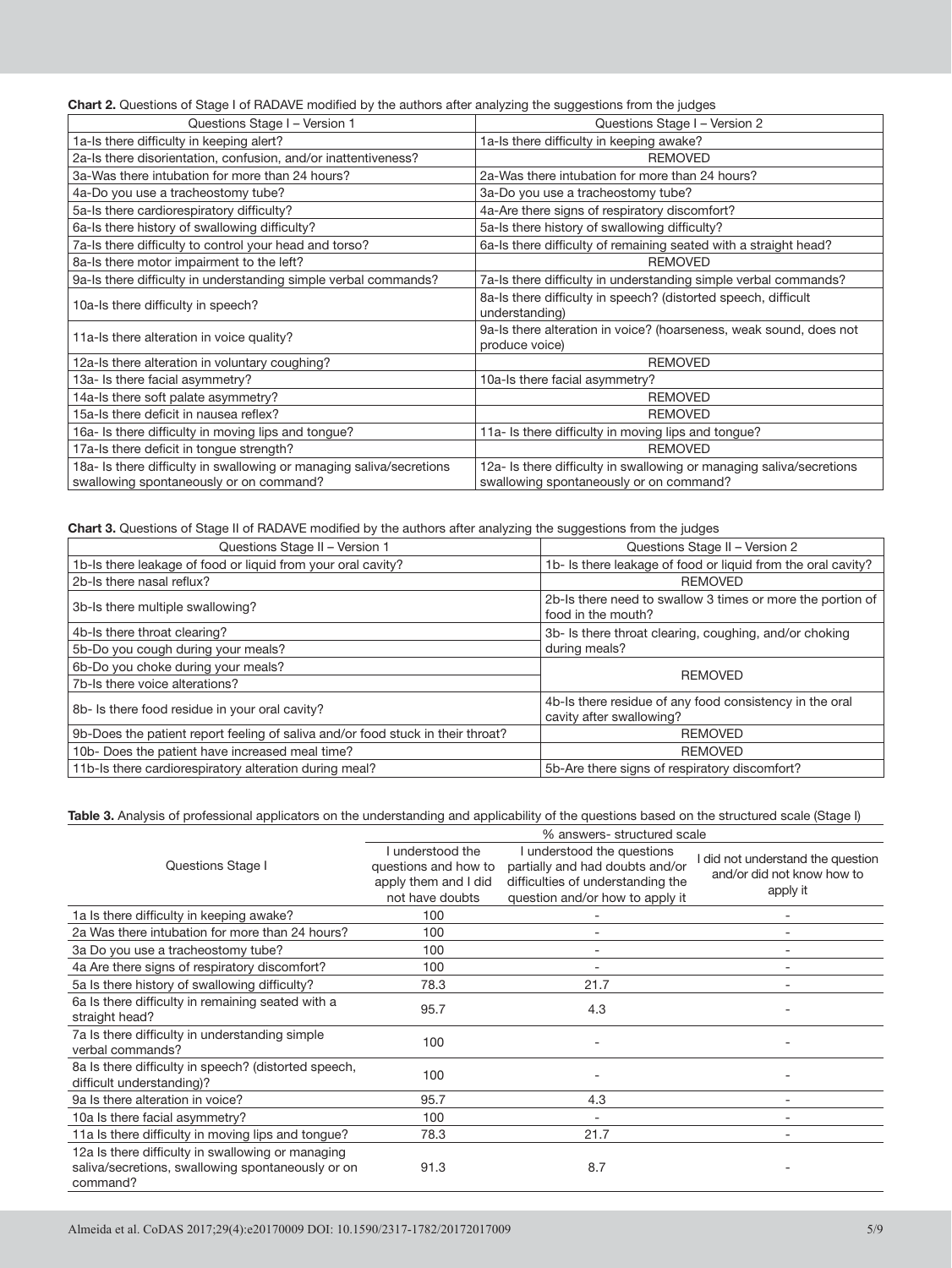## Table 4. Analysis of professional applicators on the understanding and applicability of the questions based on the structured scale (Stage II)

| Questions Stage II                                                               |                                                                                  | % answers-structured scale                                                                                                            |                                                                           |
|----------------------------------------------------------------------------------|----------------------------------------------------------------------------------|---------------------------------------------------------------------------------------------------------------------------------------|---------------------------------------------------------------------------|
|                                                                                  | I understood the questions<br>and how to apply them and I<br>did not have doubts | I understood the questions<br>partially and had doubts and/or<br>difficulties of understanding the<br>question and/or how to apply it | did not understand the<br>question and/or did not know<br>how to apply it |
| 1b Is there leakage of any food consistency<br>from the oral cavity?             | 100                                                                              |                                                                                                                                       |                                                                           |
| 2b Is there need to swallow 3 times or more<br>the portion of food in the mouth? | 90.47                                                                            | 9.52                                                                                                                                  |                                                                           |
| 3b Is there throat clearing, coughing, and/or<br>choking during meals?           | 100                                                                              | ۰                                                                                                                                     |                                                                           |
| 4b Is there residue of any consistency in the<br>oral cavity after swallowing?   | 100                                                                              | ٠                                                                                                                                     |                                                                           |
| 5b Are there signs of respiratory discomfort<br>during meals?                    | 95.24                                                                            | 4.76                                                                                                                                  |                                                                           |

### **Chart 4.** Analysis of the cognitive answer-interview process

| Questions                                                                                                          | Analysis of the response processes                                                                                                                                                                                                                                                                                           |  |  |
|--------------------------------------------------------------------------------------------------------------------|------------------------------------------------------------------------------------------------------------------------------------------------------------------------------------------------------------------------------------------------------------------------------------------------------------------------------|--|--|
|                                                                                                                    | 1 applicator requested the patient to rise from the bed to check if the patient could seat without<br>support                                                                                                                                                                                                                |  |  |
| 6a-Is there difficulty of remaining seated<br>with a straight head?                                                | 1 applicator considered the discomfort (pain) reported by the patient remaining seated with<br>difficulty                                                                                                                                                                                                                    |  |  |
|                                                                                                                    | 2 applicators considered the difficulty of positioning patients sitting down due to excess weight<br>as a difficulty                                                                                                                                                                                                         |  |  |
| 8a- Is there difficulty in speech?<br>(distorted speech, difficult understanding)                                  | 1 applicator considered speech as a language, reporting having reached their conclusion because<br>the patient would speak well by forming coherent sentences                                                                                                                                                                |  |  |
| 9a-Is there alteration in voice? (hoarse<br>voice, weak voice, no voice production)                                | 1 applicator did not understand the difference between speech and voice, stating that if the<br>speech in the previous question was appropriate then voice would also automatically be                                                                                                                                       |  |  |
| 12a- Is there difficulty in swallowing or<br>managing saliva/secretions swallowing<br>spontaneously or on command? | 3 applicators considered a difficulty when patients did not swallow their saliva when requested<br>and 1 when the patient took too long to follow the command (patient with understanding deficit).<br>They did not consider reflex swallowing and other signs such as absence of oral leakage,<br>coughing, and/or choking. |  |  |
| 2b- Is there need to swallow 3 times or<br>more the portion of food in the mouth?                                  | 1 applicator did not understand the concept of multiple swallowing. The patient did not swallow<br>the volume placed in their oral cavity and the professional understood this patient would need<br>various swallowing commands in order to be able to swallow it.                                                          |  |  |
|                                                                                                                    | 1 applicator considered a longer breathing after swallowing as a sign of respiratory discomfort                                                                                                                                                                                                                              |  |  |
| 5b-Are there signs of respiratory<br>discomfort during meals?                                                      | 2 applicators considered the respiratory discomfort previous to feeding as a sign observed during<br>feeding                                                                                                                                                                                                                 |  |  |

## **Chart 5.** Final version of the RADAVE elaborated after evaluating response processes

| Stage I (Predicting factors of risk)                               |                                                                    |                                                                                                                         |     |           |                |
|--------------------------------------------------------------------|--------------------------------------------------------------------|-------------------------------------------------------------------------------------------------------------------------|-----|-----------|----------------|
| Instructions                                                       | Questions                                                          | Possible outcomes                                                                                                       | Yes | <b>No</b> | Does not apply |
| Call the patient by their name and<br>observe                      | Is there difficulty in keeping<br>awake?                           | Does not respond, drowsy, needs<br>verbal and tactile stimulation in<br>order to stay alert                             |     |           |                |
| Check their clinical history                                       | Was there intubation for more<br>than 24 hours?                    | ۰                                                                                                                       |     |           |                |
| Check their clinical history and<br>observe the patient            | Was there use of a tracheostomy<br>tube?                           |                                                                                                                         |     |           |                |
| Observe the respiratory pattern                                    | Are there signs of respiratory<br>discomfort?                      | Shortage of breath, difficulty to<br>breath, tiredness, use of accessory<br>muscles, increased respiratory<br>frequency |     |           |                |
| Ask the patient, Escort or check<br>the patient's chart            | Is there history of swallowing<br>difficulty?                      | Choking, coughing during feeding,<br>use of alternative feeding pathway.<br>need to previously adapt the diet.          |     |           |                |
| Position the patient sitting down<br>with their elevated decubitus | Is there difficulty in being sitting<br>down with a straight head? | Does not control the head and/or<br>torso even when supported                                                           |     |           |                |

Note: The English language translation was done only for publication purposes. There are still no translation and cultural adaptation of the RADAVE for the English language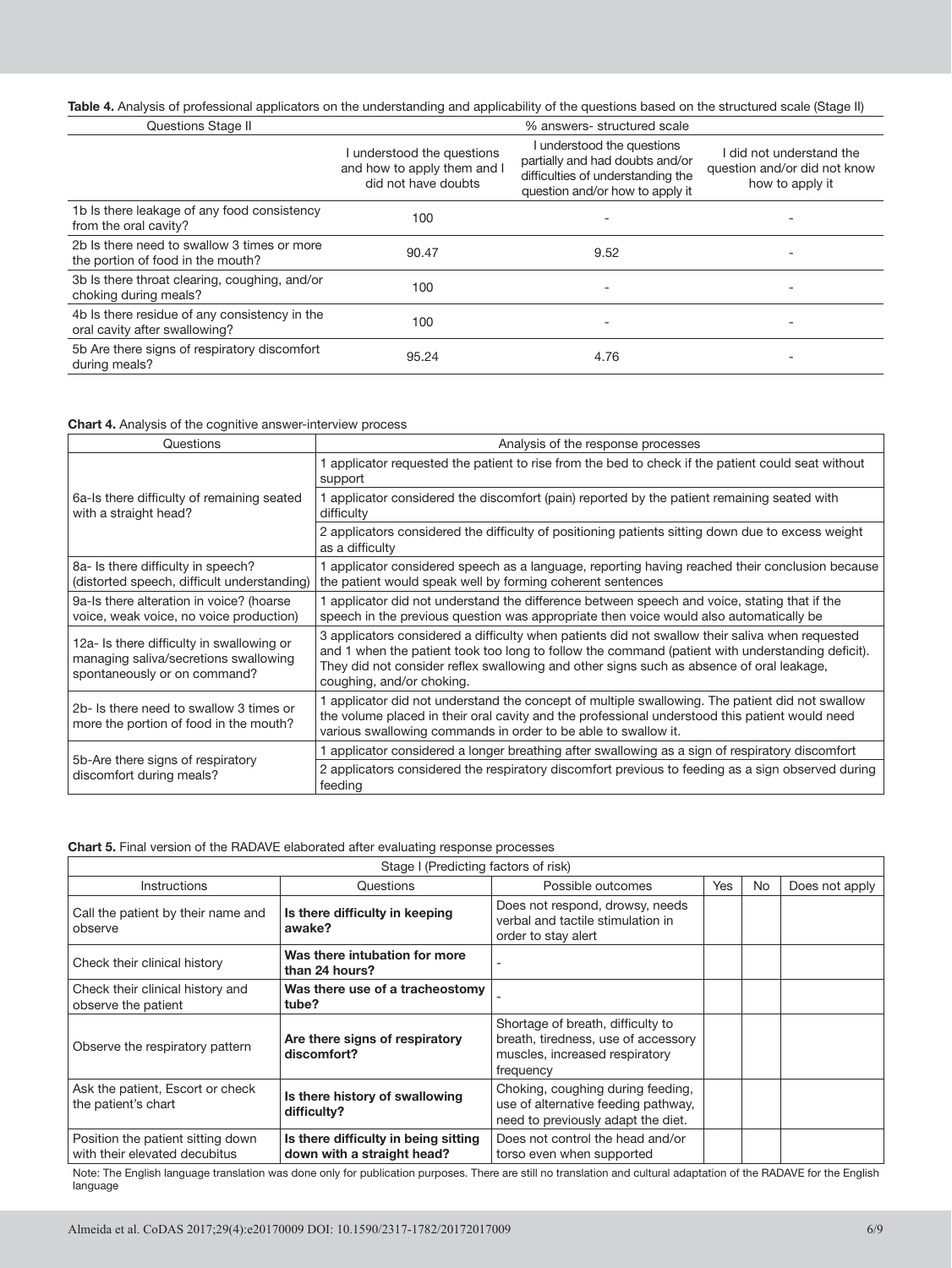#### **Chart 5.** Continued...

| Stage I (Predicting factors of risk)                                                                    |                                                                                                                  |                                                                                                                                                                           |     |    |                |
|---------------------------------------------------------------------------------------------------------|------------------------------------------------------------------------------------------------------------------|---------------------------------------------------------------------------------------------------------------------------------------------------------------------------|-----|----|----------------|
| Instructions                                                                                            | Questions                                                                                                        | Possible outcomes                                                                                                                                                         | Yes | No | Does not apply |
| Ask the patient their names and<br>request them to open and close<br>their eyes                         | Is there difficulty in<br>understanding simple verbal<br>commands?                                               | Is not able to respond, cannot<br>or has difficulties to follow<br>commands, needs gestures in<br>order to perform the commands                                           |     |    |                |
| Observe the voice of the patient<br>during the conversation                                             | Is there alteration in voice?                                                                                    | Hoarse voice, no sonorization, or<br>little sonorization                                                                                                                  |     |    |                |
| Observe the speech and<br>language of the patient during the<br>spontaneous conversation                | Is there difficulty in speech and/<br>or language?                                                               | Does not speak, dragged<br>speech, alterations in articulation<br>(dysarthria), difficulty to understand<br>the speech, fragmented oral<br>expressions, incoherent speech |     |    |                |
| Observe their face at rest and<br>request a pout and a smile                                            | Is there facial asymmetry?                                                                                       | Reduction or total absence of<br>movement of one of the sides of<br>the face                                                                                              |     |    |                |
| Ask the patient to move their lips<br>and tongue                                                        | Is there difficulty in moving lips<br>and tongue?                                                                | Does not present movement, slow<br>movements, movement deviation                                                                                                          |     |    |                |
| Observe if the patient swallows<br>their saliva (rising larynx movement)<br>spontaneously or on command | Is there difficulty in swallowing<br>or managing saliva/secretions<br>swallowing spontaneously or on<br>command? | Does not observe swallowing,<br>saliva accumulation in the oral<br>cavity, drooling, wet voice, noises<br>in respiratory trait                                            |     |    |                |
|                                                                                                         | Stage II (Signs and symptoms)- observations of the first meal                                                    |                                                                                                                                                                           |     |    |                |
| Instructions                                                                                            | Questions                                                                                                        | Possible outcomes                                                                                                                                                         | Yes | No | Does not apply |
| Observe the swallowing of food<br>(larynx rising)                                                       | Is there difficulty in swallowing<br>the volume in the mouth?                                                    | Take too long to swallow, does not<br>swallow, needs constant verbal<br>orientation to swallow                                                                            |     |    |                |
| Observe the oral region                                                                                 | Is there leakage of any food<br>consistency from the oral cavity?                                                | Leakage of food from the mouth                                                                                                                                            |     |    |                |
| Observe the larynx rising                                                                               | Was there swallowing of more<br>than 3 times the portion placed<br>in the mouth?                                 | Swallows more than 3 times                                                                                                                                                |     |    |                |
| Observe the signs                                                                                       | Is there throat clearing,<br>coughing, and/or choking during<br>meals?                                           | Coughing, throat clearing, and/or<br>choking during meals                                                                                                                 |     |    |                |
| After the patient swallows, observe<br>their oral cavity                                                | Is there residue of any food<br>consistency in the oral cavity<br>after swallowing?                              | Food accumulation inside the<br>mouth                                                                                                                                     |     |    |                |
| Observe the respiratory pattern<br>during the meal (disregard previous<br>discomfort)                   | Are there signs of respiratory<br>discomfort during meals?                                                       | Shortage of breath, difficulty to<br>breath, tiredness, use of accessory<br>muscles, increased respiratory<br>frequency, fall in oxygen saturation                        |     |    |                |

Note: The English language translation was done only for publication purposes. There are still no translation and cultural adaptation of the RADAVE for the English language

## **DISCUSSION**

It was observed that some screening tools for OD available in the literature are called screening, but classify the severity of OD and determine the consistency of the oral diet, thus mixing the objectives of assessment of swallowing by a professional expert in dysphagia<sup>(8,16)</sup>.

The screening tool of the present study was developed in order to be applied by any health professional to screen for OD in patients with stroke and to refer them, when the result was positive, to specific assessment of swallowing to be conducted by a professional expert.

Currently, the importance of the OD screening tools for a valid interpretation of their results is discussed<sup>(11)</sup>. However, most of the tools have poor psychometric measures, which highlight

only one type of validity evidence, i.e., that based on the relation to other variables, where there is comparison of the screening results to other methods such as clinical evaluation of swallowing, nasoendoscopy or videofluoroscopy<sup>(9,10,17)</sup>.

The evidence of validity is essential for the elaboration of an instrument, and the screening tool for OD proposed here and in the initial validation stage fulfilled the stages for obtaining evidence of validity of the content and response process.

The validity evidence based on test content is considered to be an important stage of the validation process and the analysis of a committee formed by professionals of distinct health areas with experience in the OD area allowed the improvement and modification of the first version of the RADAVE<sup>(13)</sup>.

Only two of the instruments found in the literature showed the analysis of the evaluators, who included speech language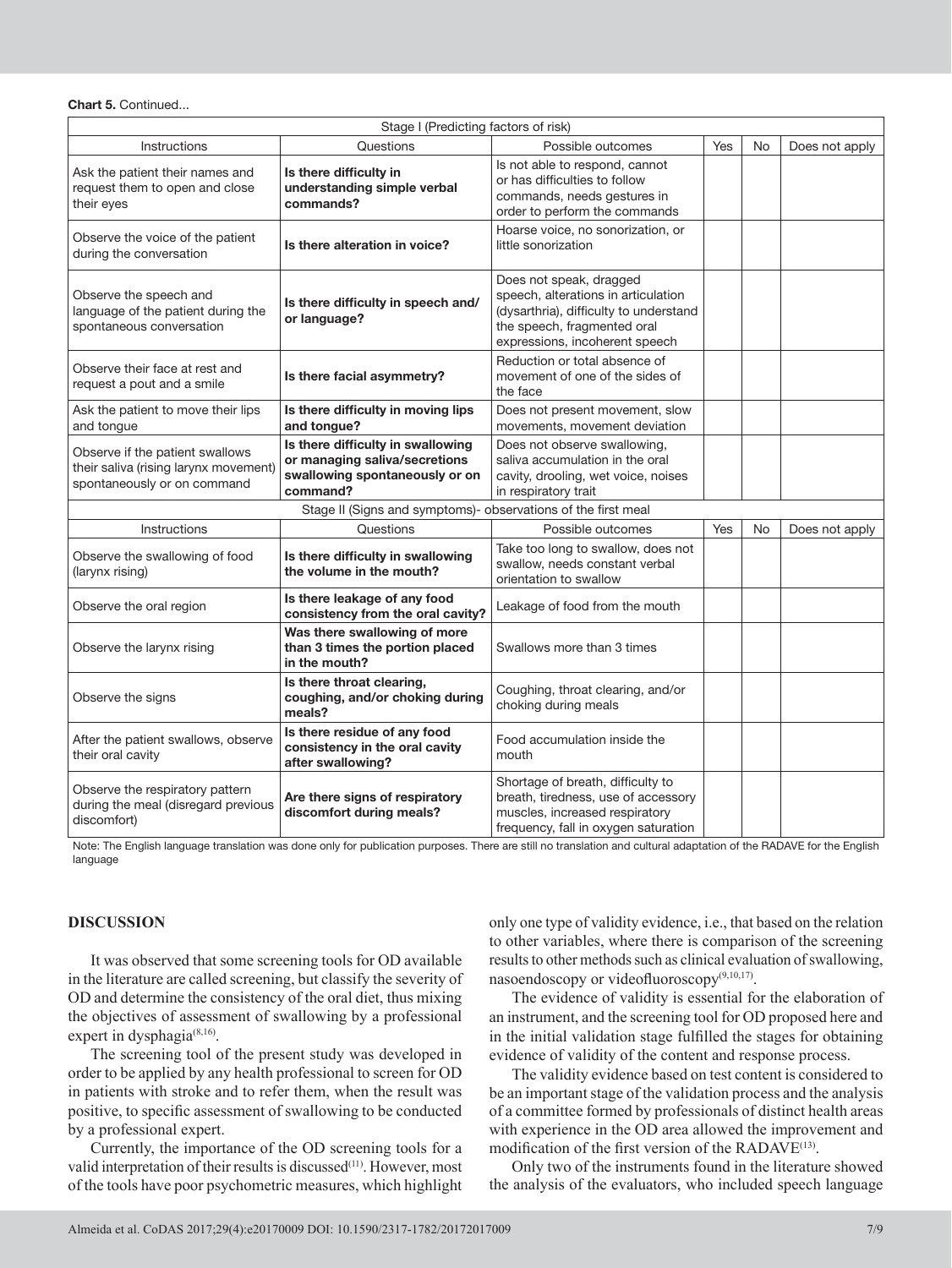therapists, doctors and nurses. The research groups analyzed the suggestions and performed modifications, as also done in the present study $(18)$ .

In the present study, the analysis of the evaluators permitted the exclusion of questions they considered to be difficult for identification and observation by the health team even though they were trained. Others were excluded because of the lack of scientific proof of the relation of dysphagia with voluntary cough, nausea reflex<sup>(19,20)</sup> and laterality of the injury<sup>(21,22)</sup>.

After the analysis of the experts, the authors also performed exclusions they considered pertinent considering clinical practice. Other suggestions such as terminology adjustments also permitted the authors to improve the contents of the instrument.

Regarding the validity evidence based on response processes, it was observed that the team took little time for application, 5 minutes on average, and that they had very few doubts regarding comprehension of the questions and applicability. The doubts presented referred to the question regarding the history of difficulty in swallowing, when the patient was not in a position to answer the question due to clinical reasons, when the escort was not present, or when there were no data in the patient's chart. Some of the professionals suggested including the item "not applicable" in the questionnaire, which could solve this difficulty. The other doubts referred to the mobility of the lip and the difficulty of observing the laryngeal elevation.

The method of interview with the professionals who applied the questionnaire was chosen in order to evaluate the response processes<sup>(23)</sup>. The questions addressed in the cognitive interview permitted the authors to determine how much the professionals really understood the questions.

In the cognitive interview there were a few misconceptions such as those regarding questions about the control of trunk and neck, concepts of speech, voice and observation of saliva swallowing.

Only one of the screening tool found in the literature showed validity evidence based on the response process. In the elaboration of the TOR-BSST tool<sup>(9)</sup>, a pilot test was conducted in which the author concluded that high rates of applicability of administration and interpretation of the questions were reached. It is noteworthy that the possible failures in its applicability were not described and speech-language therapists conducted the pilot, but the tool was developed to be used by nurses.

A recent study evaluated the implementation of a screening tool by interviewing professionals who reported difficulties such as lack of time to document the results, difficulty in recalling all screening items and misinterpretation such as mistaking drowsiness for disorientation and offering water in a syringe rather than in a glass $(24)$ .

Some changes were made in order to solve some flaws observed in application, such as the addition of the specific aspect of language to the speech question and adding a question to stage II related to the difficulty of initiating swallowing. Instructions were added preceding the questions in order to facilitate application, considering that most applicators did not look into the guide and only used their previous experience for application.

It is believed that the doubts and failures found were related to the lack of experience of the health professionals in the specific fields of communication and swallowing, in addition to

previous concepts related to the experience of the professionals in their specific fields.

## **CONCLUSION**

It was possible to elaborate a screening tool for OD in stroke with validity evidence based on the content and response processes. The evidence of validity studied so far permitted relevant changes and led this screening tool for OD in stroke appropriate to its construct. It is necessary to continue the validation process in order to analyze other evidence of validity.

### **ACKNOWLEDGEMENTS**

To UNESP - Marília (SP) and Instituto Dante Pazzanese de Cardiologia.

## **REFERENCES**

- 1. Wade DT, Hewer RL. Motor loss and swallowing difficulty after stroke: frequency, recovery, and prognosis. Acta Neurol Scand. 1987;76(1):50-4. [PMid:3630644.](http://www.ncbi.nlm.nih.gov/entrez/query.fcgi?cmd=Retrieve&db=PubMed&list_uids=3630644&dopt=Abstract) [http://dx.doi.org/10.1111/j.1600-0404.1987.tb03543.x.](http://dx.doi.org/10.1111/j.1600-0404.1987.tb03543.x)
- 2. Smithard DG, O'Neill PA, Park C, Morris J, Wyatt R, England R, et al. Complications and outcome after acute stroke - does dysphagia matter? Stroke. 1996;27(7):1200-4[. PMid:8685928.](http://www.ncbi.nlm.nih.gov/entrez/query.fcgi?cmd=Retrieve&db=PubMed&list_uids=8685928&dopt=Abstract) [http://dx.doi.org/10.1161/01.](http://dx.doi.org/10.1161/01.STR.27.7.1200) [STR.27.7.1200.](http://dx.doi.org/10.1161/01.STR.27.7.1200)
- 3. McHorney CA, Robbins J, Lomax K, Rosenbek JC, Chignell K, Kramer AE, et al. The SWAL–QOL and SWAL–CARE outcomes tool for oropharyngeal dysphagia in adults: III. Documentation of reliability and validity. Dysphagia. 2002;17(2):97-114[. PMid:11956835.](http://www.ncbi.nlm.nih.gov/entrez/query.fcgi?cmd=Retrieve&db=PubMed&list_uids=11956835&dopt=Abstract) [http://dx.doi.](http://dx.doi.org/10.1007/s00455-001-0109-1) [org/10.1007/s00455-001-0109-1](http://dx.doi.org/10.1007/s00455-001-0109-1).
- 4. Brogan E, Langdon C, Brookes K, Budgeon C, Blacker D. Dysphagia and factors associated with respiratory infections in the first week post stroke. Neuroepidemiology. 2014;43(2):140-4. [PMid:25402187.](http://www.ncbi.nlm.nih.gov/entrez/query.fcgi?cmd=Retrieve&db=PubMed&list_uids=25402187&dopt=Abstract) [http://dx.doi.](http://dx.doi.org/10.1159/000366423) [org/10.1159/000366423.](http://dx.doi.org/10.1159/000366423)
- 5. Adams HP Jr, del Zoppo G, Alberts MJ, Bhatt DL, Brass L, Furlan A, et al. Guidelines for the early management of adults with ischemic stroke - a guideline from the American Heart Association/American Stroke Association Stroke Council, Clinical Cardiology Council, Cardiovascular Radiology and Intervention Council, and the Atherosclerotic Peripheral Vascular Disease and Quality of Care outcomes in research interdisciplinary working groups: the american academy of neurology affirms the value of this guideline as an educational tool for neurologists. Circulation. 2007;115(20):e478-534. [PMid:17515473.](http://www.ncbi.nlm.nih.gov/entrez/query.fcgi?cmd=Retrieve&db=PubMed&list_uids=17515473&dopt=Abstract) [http://dx.doi.org/10.1161/CIRCULATIONAHA.107.181486.](http://dx.doi.org/10.1161/CIRCULATIONAHA.107.181486)
- 6. Martino R, Pron G, Diamant NE. Screening for oropharyngeal dysphagia in stroke: insufficient evidence for guidelines. Dysphagia. 2000;15(1):19-30. [PMid:10594255.](http://www.ncbi.nlm.nih.gov/entrez/query.fcgi?cmd=Retrieve&db=PubMed&list_uids=10594255&dopt=Abstract) [http://dx.doi.org/10.1007/s004559910006.](http://dx.doi.org/10.1007/s004559910006)
- 7. ASHA: American Speech-Language-Hearing Association. Preferred practice patterns for the profession of speech-language pathology. Rockville: American Speech-Language-Hearing; 2004. [http://dx.doi.org/10.1044/](http://dx.doi.org/10.1044/policy.PP2004-00191) [policy.PP2004-00191](http://dx.doi.org/10.1044/policy.PP2004-00191).
- 8. Trapl M, Enderle P, Nowotny M, Teuschl Y, Matz K, Dachenhausen A, et al. Dysphagia bedside screening for acute-stroke patients: the gugging swallowing screen. Stroke. 2007;38(11):2948-52. [PMid:17885261.](http://www.ncbi.nlm.nih.gov/entrez/query.fcgi?cmd=Retrieve&db=PubMed&list_uids=17885261&dopt=Abstract) [http://](http://dx.doi.org/10.1161/STROKEAHA.107.483933) [dx.doi.org/10.1161/STROKEAHA.107.483933.](http://dx.doi.org/10.1161/STROKEAHA.107.483933)
- 9. Martino R, Silver F, Teasell R, Bayley M, Nicholson G, Streiner DL, et al. The Toronto Bedside Swallowing Screening Test (TOR-BSST) development and validation of a dysphagia screening tool for patients with stroke. Stroke. 2009;40(2):555-61[. PMid:19074483.](http://www.ncbi.nlm.nih.gov/entrez/query.fcgi?cmd=Retrieve&db=PubMed&list_uids=19074483&dopt=Abstract) [http://dx.doi.org/10.1161/](http://dx.doi.org/10.1161/STROKEAHA.107.510370) [STROKEAHA.107.510370.](http://dx.doi.org/10.1161/STROKEAHA.107.510370)
- 10. Edmiaston J, Connor LT, Steger-May K, Ford AL. A simple bedside stroke dysphagia screen, validated against videofluoroscopy, detects dysphagia and aspiration with high sensitivity. J Stroke Cerebrovasc Dis. 2014;23(4):712-6. [PMid:23910514.](http://www.ncbi.nlm.nih.gov/entrez/query.fcgi?cmd=Retrieve&db=PubMed&list_uids=23910514&dopt=Abstract) [http://dx.doi.org/10.1016/j.jstrokecerebrovasdis.2013.06.030.](http://dx.doi.org/10.1016/j.jstrokecerebrovasdis.2013.06.030)